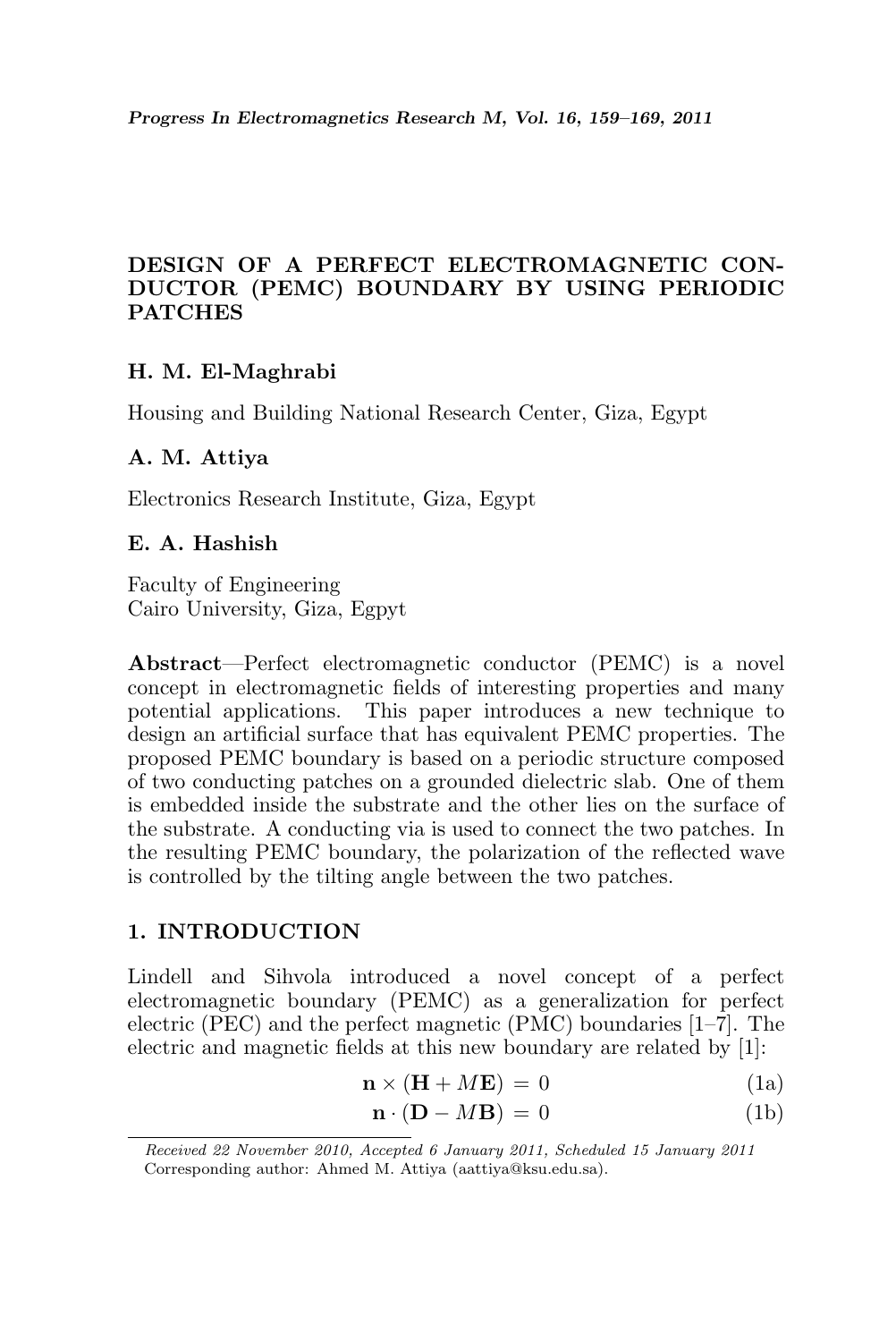#### 160 El-Maghrabi, Attiya, and Hashish

where **n** is the unit vector normal to the surface of the PEMC and M represents the admittance parameter of the PEMC in  $\Omega^{-1}$ . In the limiting cases where  $M \to \pm \infty$ , the PEMC boundary corresponds to a PEC boundary where  $\mathbf{n} \times \mathbf{E} = 0$  and  $\mathbf{n} \cdot \mathbf{H} = 0$ . On the other hand, at  $M \to 0$ , the PEMC boundary corresponds to a PMC boundary where  $\mathbf{n} \times \mathbf{H} = 0$  and  $\mathbf{n} \cdot \mathbf{E} = 0$ . For a normally incident plane wave, Equation (1) can be rewritten as:

$$
(\mathbf{H} + M\mathbf{E}) = 0\tag{2}
$$

which means that total  $E$  and  $H$  fields are related linearly through an equivalent admittance parameter  $M$  at the boundary. This property introduces polarization rotation in the reflected field with respect to the incident field as shown in Figure 1 [3]. The angle of this polarization rotation is related to the admittance parameter M as follows [7]:

$$
\theta_p = 2 \tan^{-1}(M\eta_0) \tag{3}
$$

where  $\eta_0$  is the characteristic impedance of the surrounding medium which is free space in the present case.

Different approaches are discussed to implement this PEMC boundary. Lindell and Sihvola introduced a structure composed of an array of conducting and ferrite cylinders embedded in a dielectric medium [2], as a tentative implementation of a PEMC boundary. To operate as a PEMC boundary, this structure must satisfy the conditions  $\varepsilon_{zz} = \infty$  and  $\mu_{zz} = \infty$ , respectively, where z is the coordinate parallel to the axes of the rods and is also the normal direction on the PEMC boundary. To obtain this magnetic permeability, a static bias field  $H_0$  is required to bias the ferrite rods. Another approach for implementing a PEMC boundary is introduced in [8, 9] by using a grounded ferrite slab. This ferrite slab introduces Faraday rotation which is equivalent to PEMC effect. However, this approach requires biasing magnetic field as the previous one.



Figure 1. The polarization of reflected wave due to a PEMC boundary is rotated by an angle  $\theta_p$  with respect to the polarization of the incident wave [6].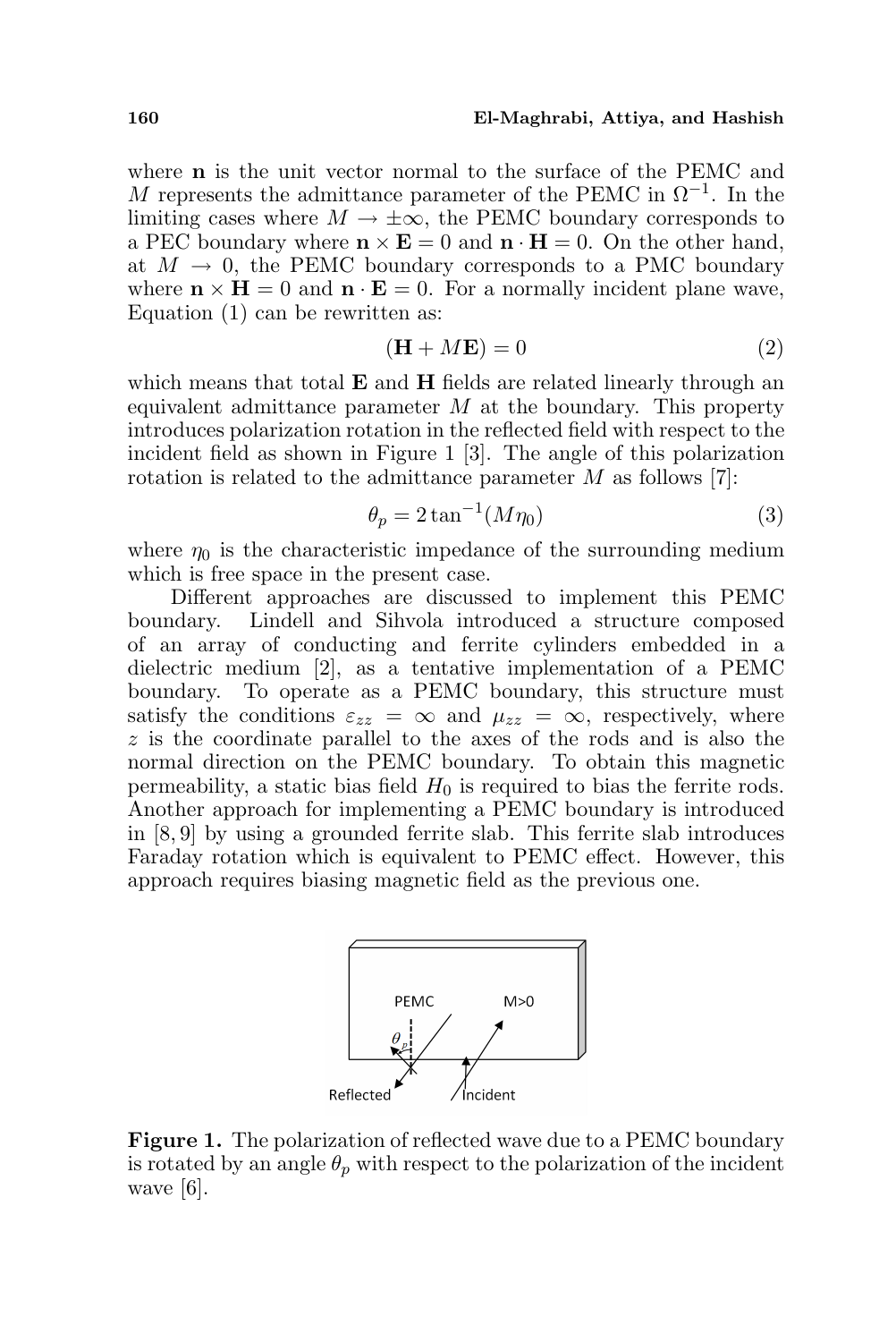

Figure 2. Geometry of a unit cell of the proposed PEMC surface. (a) Top view. (b) Side view.

On the other hand, extensive studies are presented for introducing orthogonal polarization rotating surfaces based on two cascaded reflecting surfaces [10–16]. As an example for these surfaces, periodic slots above a grounded dielectric slab where the slots are tilted by an angle 45 degrees with respect to the periodicity axes. In this paper we introduce a modification on polarization rotating reflected surfaces to realize a PEMC boundary. The proposed structure is composed of an array of two conducting patches as shown in Figure 2. One of them is embedded inside the substrate and the other lies on the surface of the substrate. A conducting via are used to connect the two patches. The polarization of the reflected plane wave is controlled by the tilting angle between the two patches. The basic idea of the proposed structure is to introduce a surface that produces co-polarized and cross-polarized field components of the same phase. By adjusting the amplitudes of the co-polarized and cross-polarized components, one can adjust the tilting angle of the reflected plane wave which is equivalent to adjusting the admittance parameter  $M$  of the proposed PEMC boundary. The advantage of the proposed configuration is that it does not require additional magnetic biasing like the case of the ferrite rods and the ferrite grounded slab. In the following section we show the basic parameters of the proposed structure and numerical simulations based on Ansoft HFSS  $\mathbb{R}$ . The present simulation is based on periodic boundary conditions to simulate an infinite periodic structure by using a single cell.

### 2. DESIGN OF A PEMC SURFACE

As discussed in the previous section the proposed structure is composed of two patches on a grounded dielectric slab. The suggested slab has a dielectric constant  $\varepsilon_r = 3.38$  and total dielectric thickness  $h = 2$  mm where the embedded patch lies at thickness  $h_1 = 1$  mm. For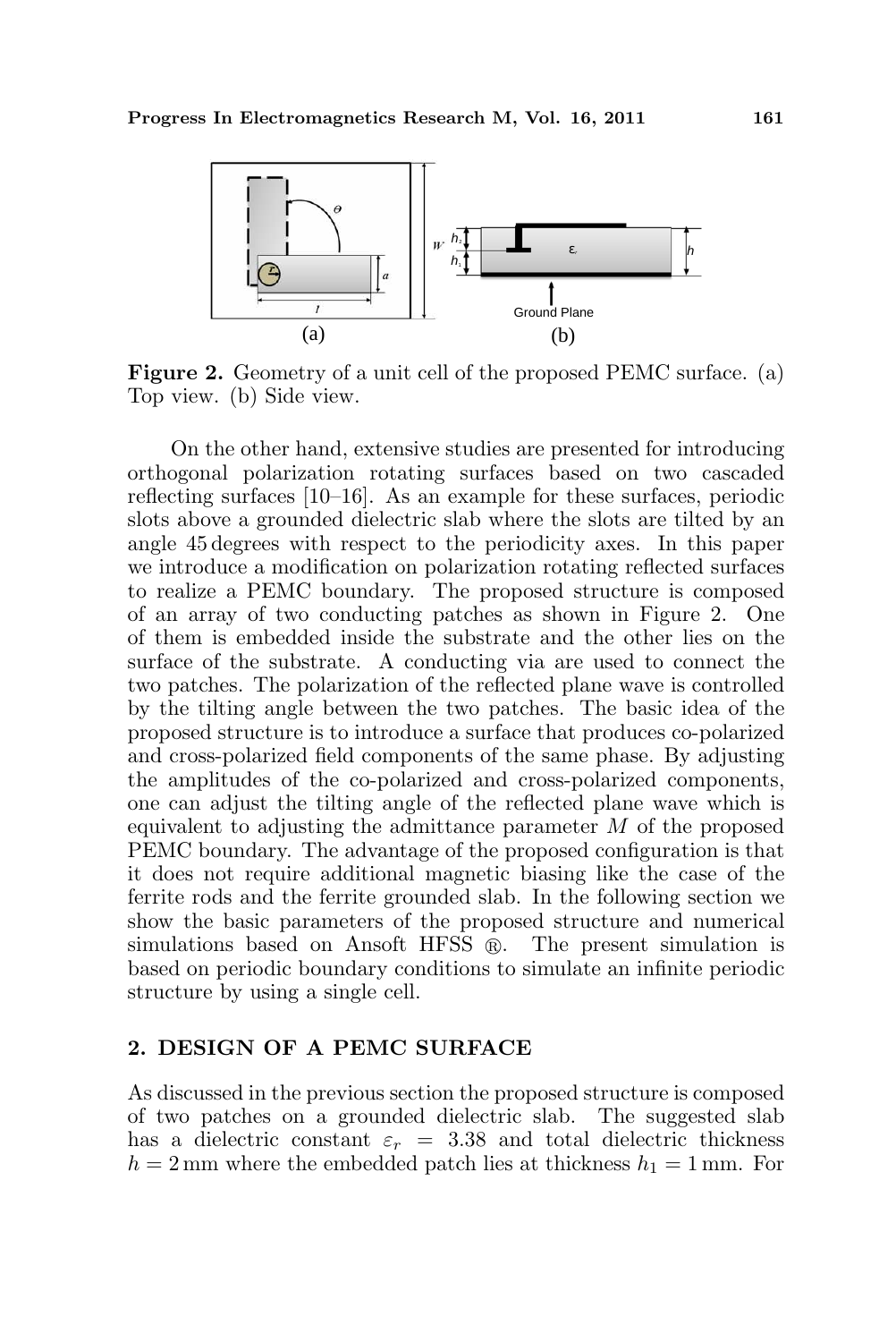#### 162 El-Maghrabi, Attiya, and Hashish

manufacturing purpose, this substrate is divided into two parts. The first part has the thickness  $h_1 = 1$  mm where a conducting sheet lies on its bottom surface. On the other hand, another dielectric superstrate of thickness  $h_2 = 1$  mm is etched on both sides with upper and the lower patches which are connected by using cylindrical vias. This super-strate is fixed on the lower substrate to form the complete structure. The patches are rectangular shape of length is  $l = 8$  mm and width  $a = 3$  mm. The connecting via is a cylinder of radius  $r = 1$  mm. These patches are arranged as an infinite periodic array of square cells with periodicity  $W = 12$  mm. The tilting angle between the patches is adjusted to different values.

The basic idea of the present analysis is to excite the periodic unit cell by an x-linearly polarized plane wave and study the polarization of the reflected field. PEMC boundary corresponds to the case where the reflected field includes both  $x$  and  $y$  electric field components of the same phase. The tilting angle of the reflected field polarization in this case is  $\theta_p = \tan^{-1}(E_{y_{ref}}/\tilde{E}_{x_{ref}})$ . By using this polarization rotation angle in  $(3)$ , it can be shown that normalized admittance parameter of the equivalent PEMC boundary is given by:

$$
\eta_0 M = \tan(0.5 \tan^{-1}(E_{y\_ref}/E_{x\_ref}))
$$
\n(4)

In the following section we present a parametric study to show the effect of the tilting angle between the patches on the center frequency of the resulting PEMC boundary and the corresponding admittance parameter.



Figure 3. Reflection coefficients of co-polarized and cross-polarized field components. The tilting angles between the patches  $\theta = 90^{\circ}$ . (a) Amplitudes of reflection coefficients. (b) Phase of reflected coefficients.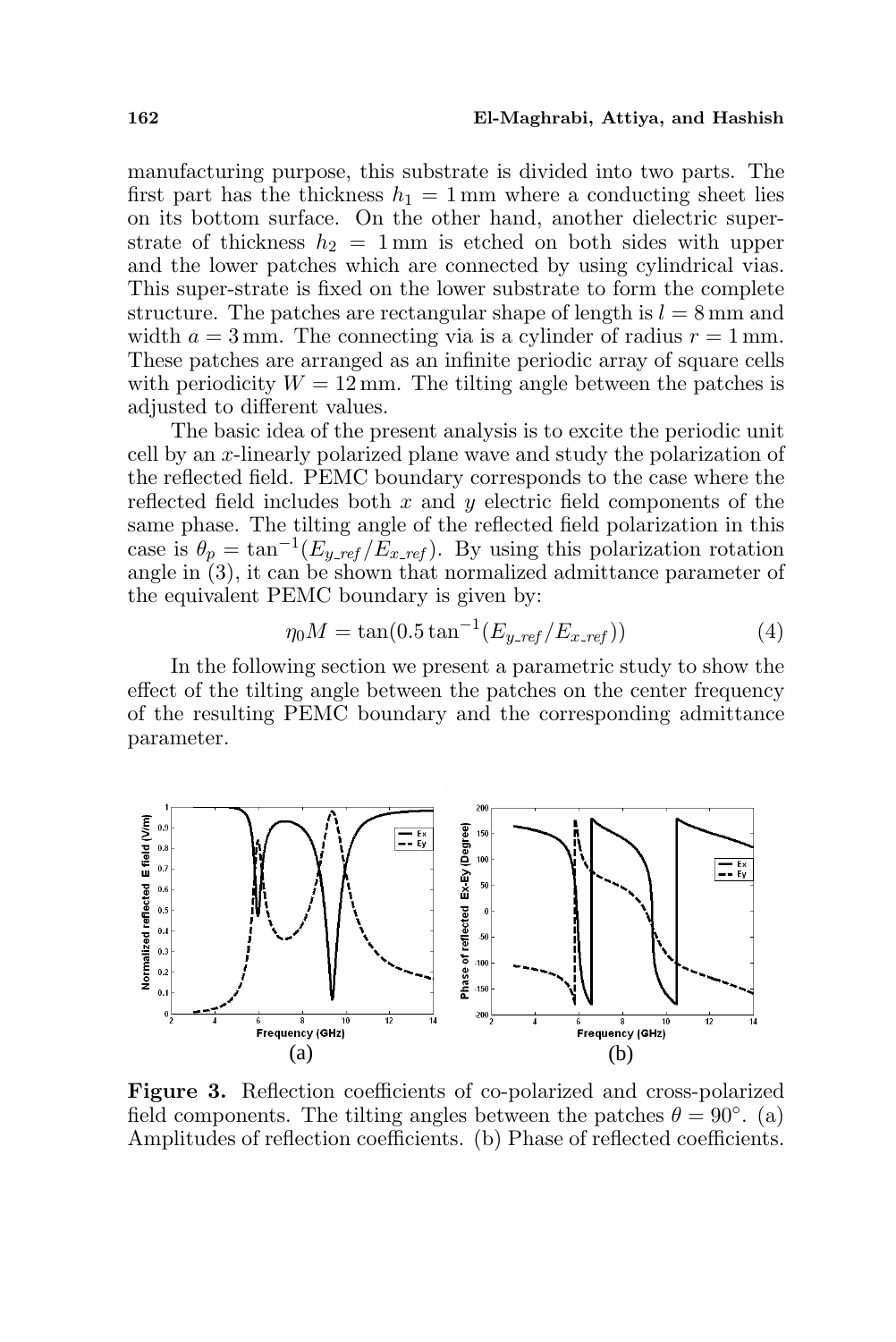# 3. RESULTS AND DISCUSSIONS

Figure 3 shows the amplitude and the phase of co-polarized and crosspolarized reflection coefficients for the proposed geometry. The tilting angle between the patches in this case is  $90^\circ$ . The incident field is normally incident x-polarized wave. It can be noted that the phase of the reflected co-polarized and cross-polarized components coincides in this case at frequency 9.35 GHz as shown in Figure 3(b). At this frequency the ratio of the cross-polarized component to the copolarized component is found to be 14.6 as shown in Figure 3(b). This ratio correspond to a normalized equivalent admittance parameter  $\eta_0 M = 0.934.$ 

By following similar simulations for different tilting angles we obtained the relation between the tilting angle and the PEMC operating frequency as shown in Figure 4. It can be noted that the PEMC operating frequency increases by increasing the tilting angle. Similarly, we obtained the relation between the tilting angle and normalized equivalent admittance parameter  $\eta_0 M$  as shown in Figure 5. It can be noted that, the equivalent admittance parameters tends to be zero if the tilting angle vanishes. This is equivalent to equivalent PEC surface. By increasing the tilting angle between the two patches, the equivalent admittance parameters increases in nearly linear scheme as shown in Figure 5.



Figure 4. Center frequency of PEMC boundary as a function of the tilting angle between the two patches.



Figure 5. Normalized equivalent admittance parameter of PEMC boundary as a function of the tilting angle between the two patches.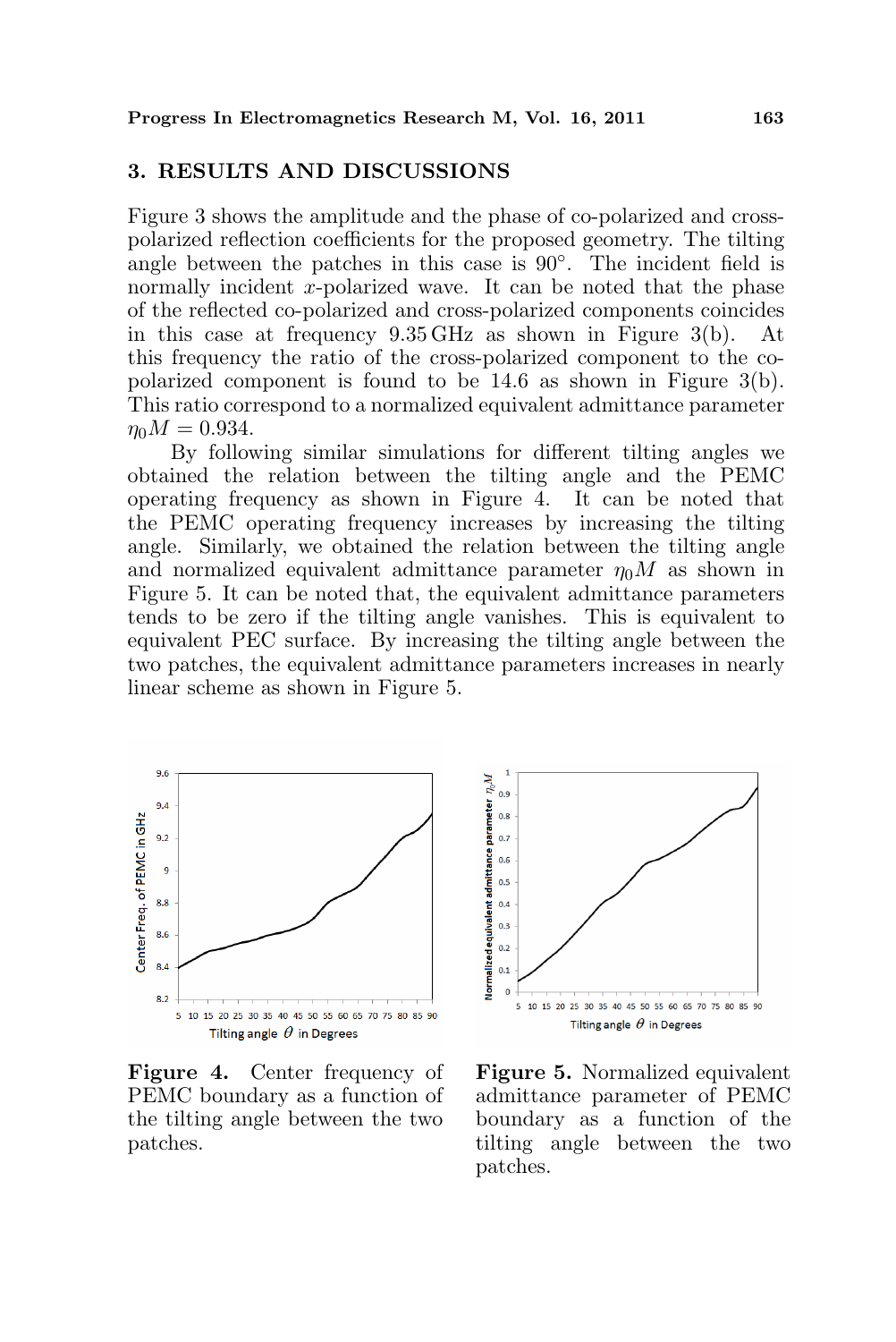

Figure 6. The effect of the patch width. (a) Center frequency of PEMC boundary as a function of the patch width. The tilting angles between the patches  $\theta = 45^{\circ}$ . (b) Normalized equivalent admittance parameter of PEMC boundary as a function of the patch width. The tilting angles between the patches  $\theta = 45^{\circ}$ .

Patch width plays an important role in determining the center frequency and equivalent admittance of the PEMC surface. To study the effect of the patch width, other parameters are the same as in the case of Figure 3 while the tilting angle between the patches is changed to be  $\theta = 45^\circ$ . The patch width is changed from 2 mm to 5 mm. Figure 6(a) shows the center frequency of the equivalent PEMC surface for different patch widths. Figure  $6(b)$  shows the corresponding normalized equivalent admittance parameter of the PEMC boundary surface as functions of the patch width. It can be noted that when the patch width is increased, the center frequency is decreased while the equivalent admittance increase. For large width, the admittance parameter starts to saturate.

To study the effect of the patch length, other parameters are the same as in the case of Figure 3 while the patch length is changed from 7 mm to 10 mm. The tilting angle between the patches is  $\ddot{\theta} = 45^{\circ}$ . Figure 7(a) shows the center frequency of PEMC surface for different patch lengths. Figure 7(b) shows the normalized equivalent admittance parameter of PEMC boundary surface as functions of the patch length. It can be noted that by increasing the patch length is increased, both the center frequency and the equivalent admittance are decreased.

On the other hand, the cell size controls the coupling between the patches. Variation of the cell width affects the center frequency and admittance of the surface. The cell size is increased from 12 mm to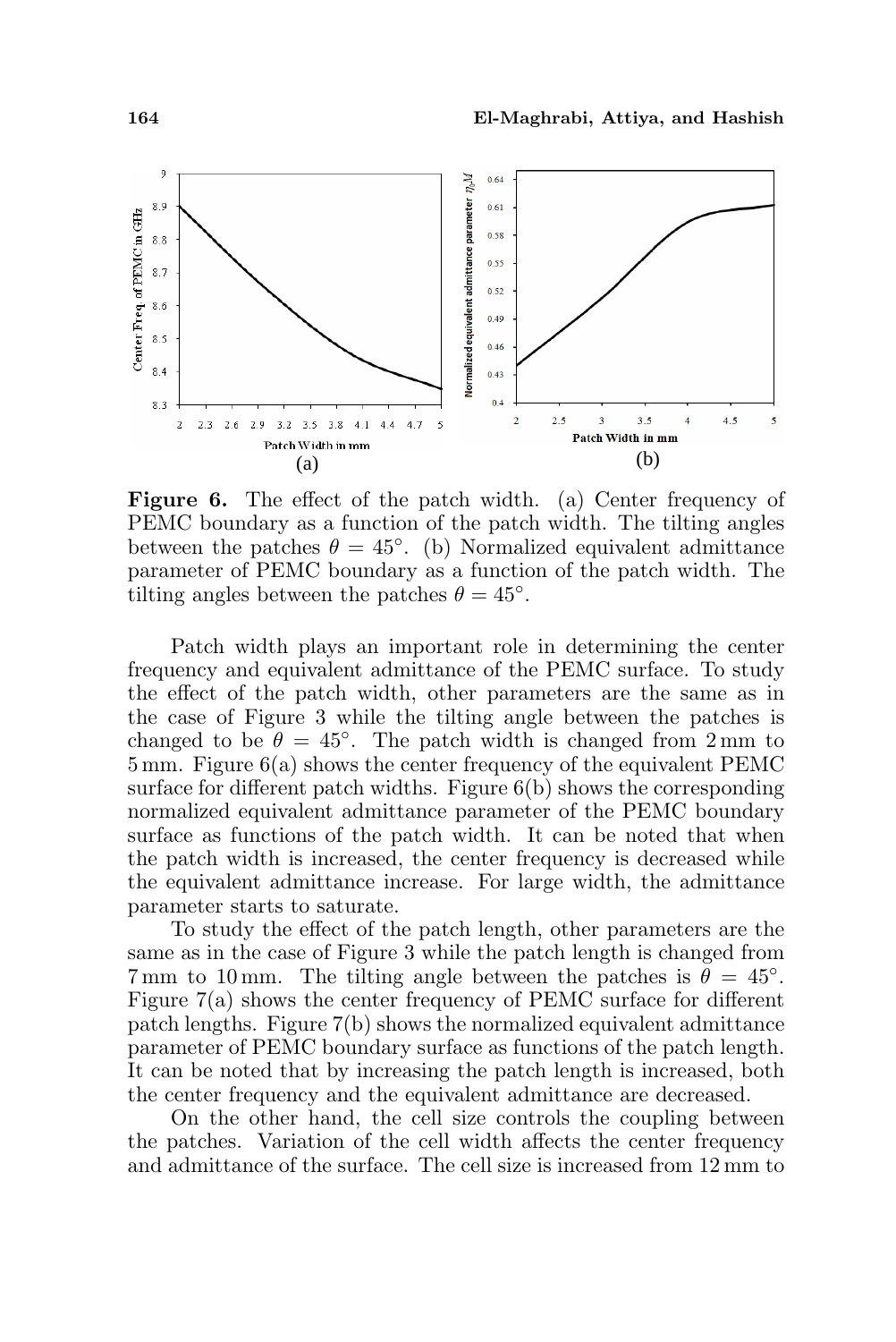

Figure 7. The effect of the patch length. (a) Center frequency of PEMC boundary as a function of the length of the patch. The tilting angles between the patches  $\theta = 45^{\circ}$ . (b) Normalized equivalent admittance parameter of PEMC boundary as a function of the length of the patch. The tilting angles between the patches  $\theta = 45^{\circ}$ .



Figure 8. The effect of the cell periodicity. (a) Center frequency of PEMC boundary as a function of the cell periodicity. The tilting angles between the patches  $\theta = 45^{\circ}$ . (b) Normalized equivalent admittance parameter of PEMC boundary as a function of the cell periodicity. The tilting angles between the patches  $\theta = 45^{\circ}$ .

16 mm while the remaining parameters of the surface are kept constant as in Figure 3. Figure 8 shows the center frequency and normalized equivalent admittance parameter as functions of the cell size. It can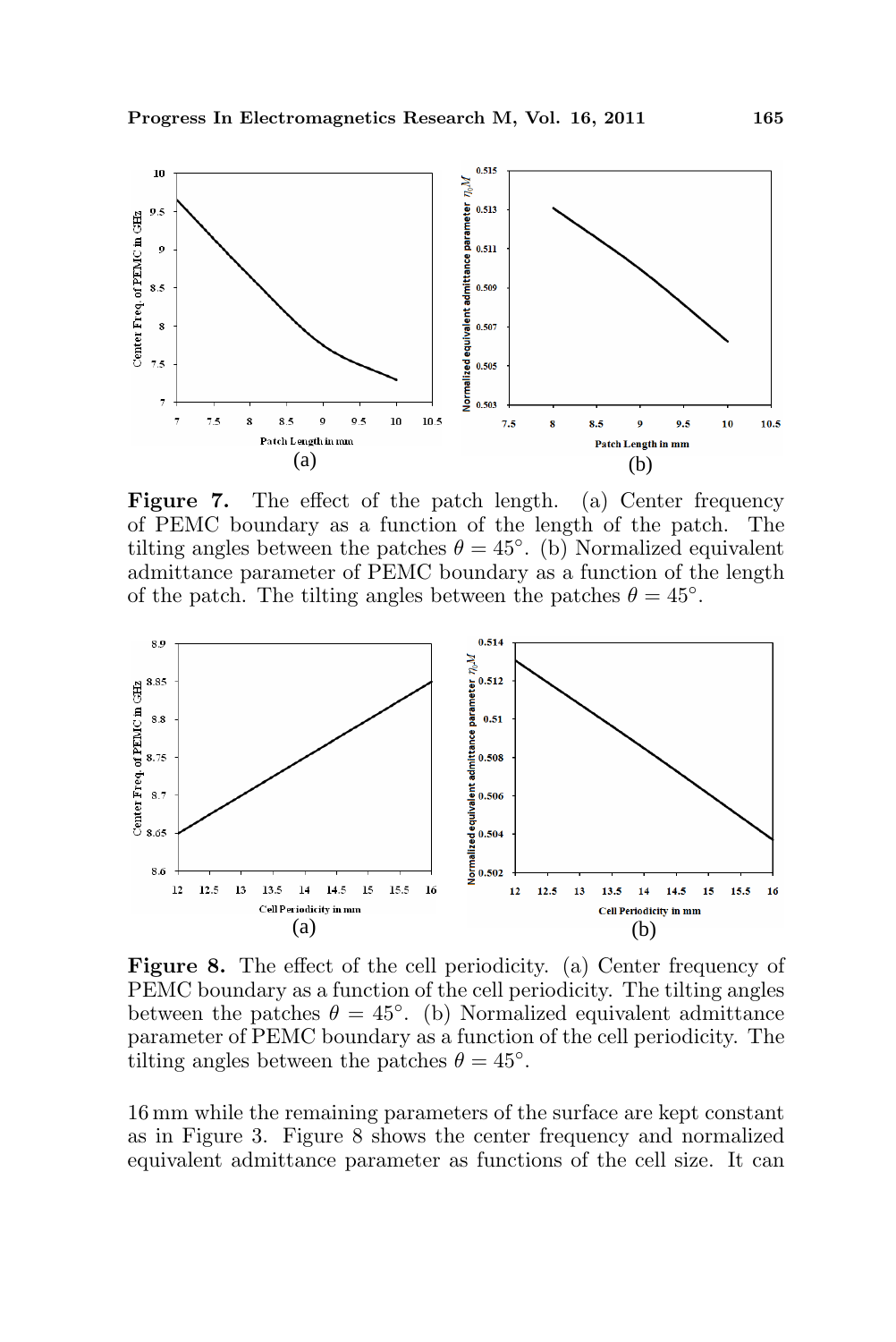

Figure 9. The effect of the dielectric thickness. (a) Center frequency of PEMC boundary as a function of the dielectric thickness. The tilting angles between the patches  $\theta = 45^{\circ}$ . (b) Normalized equivalent admittance parameter of PEMC boundary as a function of the dielectric thickness. The tilting angles between the patches  $\theta = 45^\circ$ .

be noticed that the variation of the cell size has a moderate effect that is opposite effect to the variation of the patch width. As the cell width increases, the center frequency slightly increases while the admittance is slightly decreased.

Figure 9 shows the effect of the substrate thickness on the characteristics of the equivalent PEMC surface. The remaining parameters are kept constant as in Figure 3. It can be noted that by increasing the substrate thickness both the center frequency and admittance parameter are slightly decreased. The effect of the substrate dielectric constant is similar to the effect of the patch width. Finally, Figure 10 shows the effect of dielectric permittivity on the equivalent PEMC surface. It can be noted that by increasing the permittivity, the center frequency is decreased while the admittance is slightly increased.

From the above results it can be concluded that the introduced polarization rotation in the reflected field is mainly due to direct coupling between the two tilted patches through the connecting via. This tilting angle is mainly the main controlling parameter to produce cross-polarized component. This explains the nearly linear relation between the equivalent admittance parameter and the tilting angle shown in Figure 5. The other point that can be noted is that the equivalent PEMC boundary in the present structure is mainly due to a resonance behavior as it can be noted in Figure 3. This resonance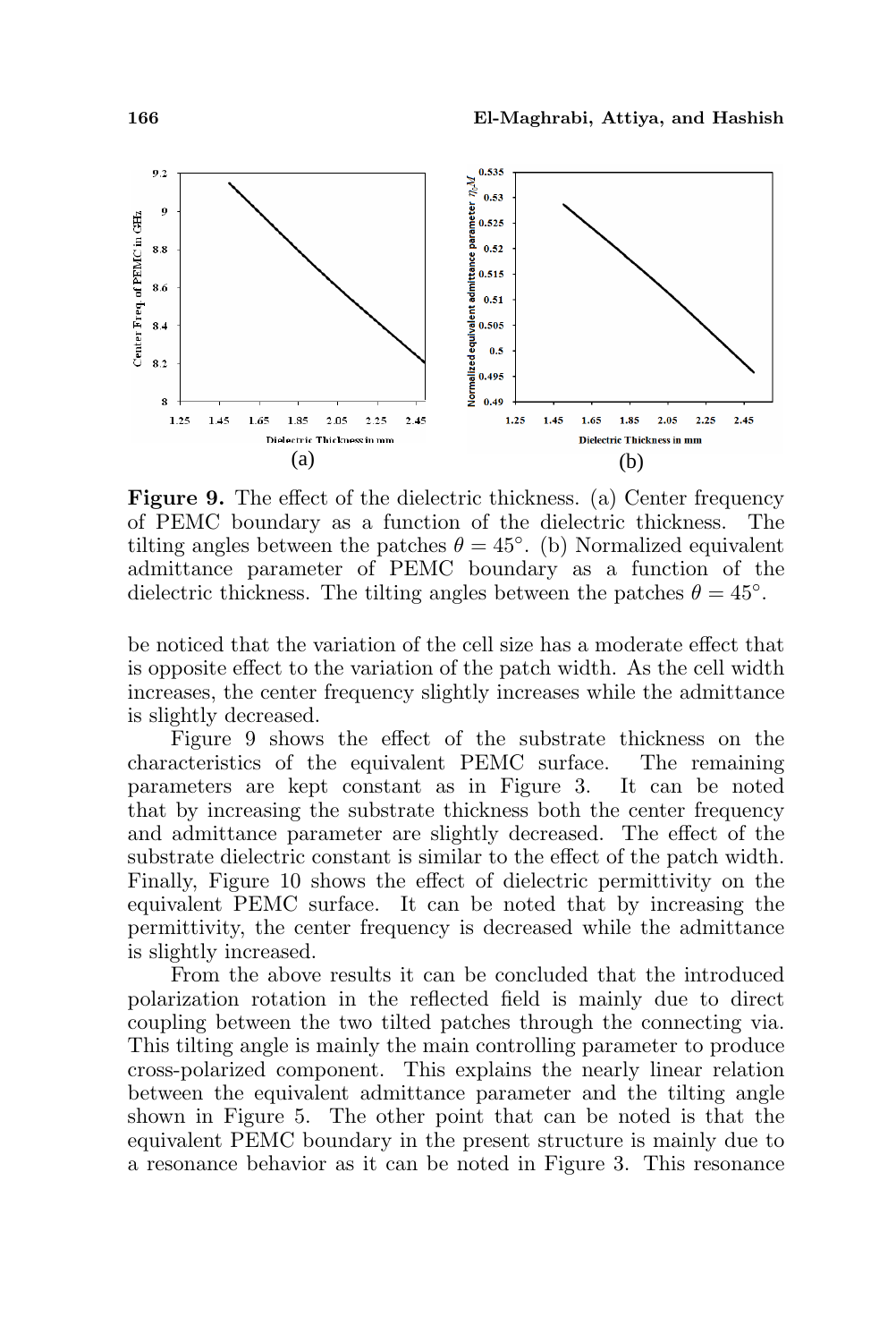

Figure 10. The effect of the dielectric permittivity. (a) Center frequency of PEMC boundary as a function of the dielectric permittivity. The tilting angles between the patches  $\theta = 45^{\circ}$ . (b) Normalized equivalent admittance parameter of PEMC boundary as a function of the dielectric permittivity. The tilting angles between the patches  $\theta = 45^\circ$ .

behavior depends on the effective electrical length of the combined two patches. This explains the decrease of center frequency of the equivalent PEMC surface by increasing the length of the patch as shown in Figure  $7(a)$ . On the other hand, by increasing the width of the patch, the fringing effect of the fields at the ends of the two patches would be increased. This effect results in increasing the effective electrical length and subsequently decreasing the center frequency of equivalent PEMC boundary as shown in Figure  $6(a)$ . In a similar way one can explain the effects of increasing the dielectric thickness and the dielectric constant on the center frequency of the equivalent PEMC boundary as shown in Figures  $9(a)$  and  $10(a)$  respectively. On the other hand, all these parameters have little effects on the resulting equivalent admittance compared with the effect of the tilting angle between the two patches. Finally, the radius of the connecting via is also studied as a separate parameter from  $r = 0.25$  mm to  $r = 1.25$  mm. However, we obtained very little effect on both the center frequency and the equivalent admittance parameter of the introduced PEMC boundary. It should be also noted that the present analysis is mainly based on normal incidence. It is expected that the value of the equivalent admittance parameter is depending also on the angle of incidence. This would be further investigated in a future research.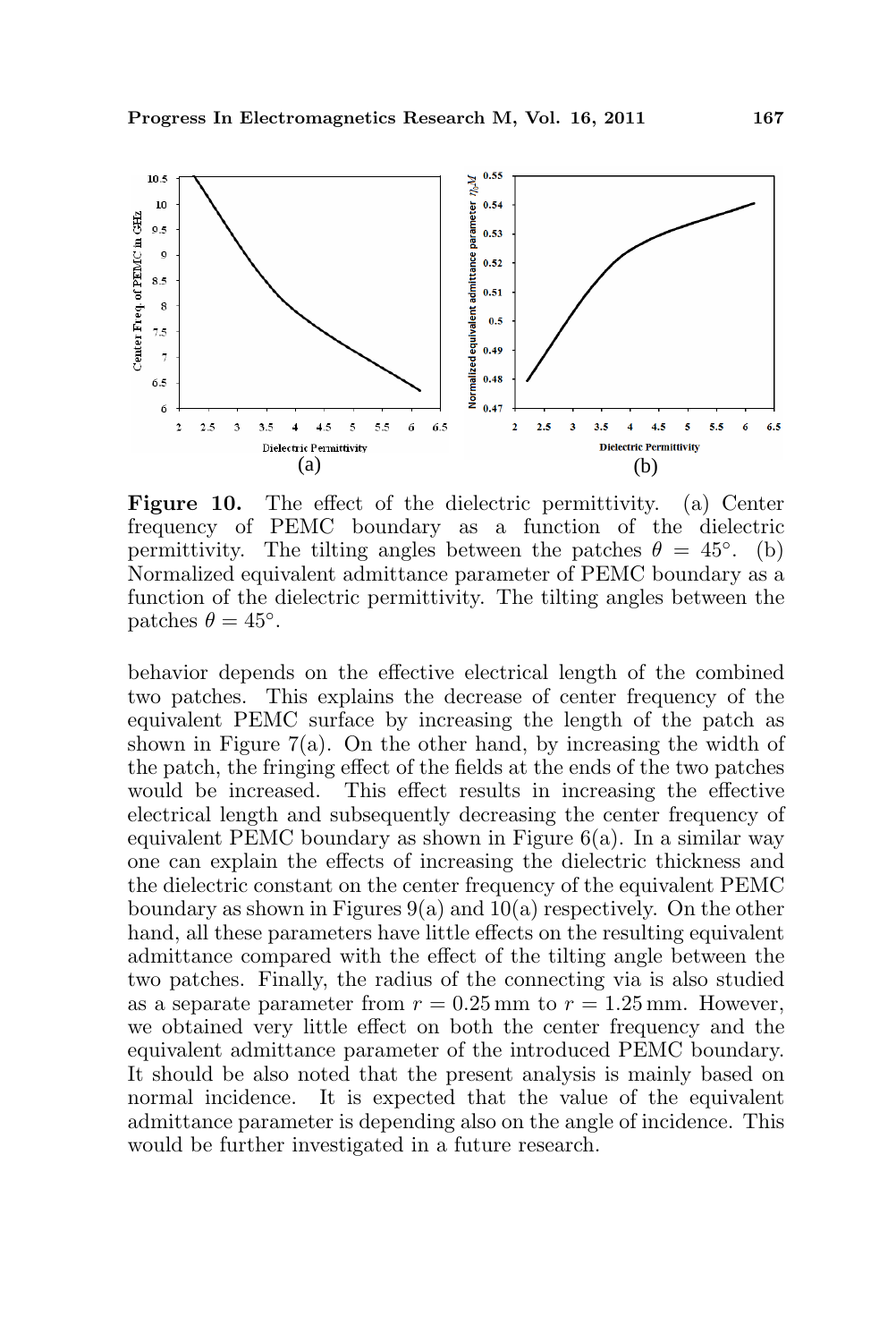# 4. CONCLUSION

A new design for PEMC surface is introduced. This surface is based on a periodic structure composed of two conducting patches on a grounded dielectric slab. The two patches are tilted to each other by an angle  $\theta$ . One of them is embedded inside the substrate and the other lies on the surface of the substrate. A conducting via are used to connect the two patches. The center frequency of the equivalent PEMC boundary and the corresponding equivalent admittance parameter are found to be nearly linearly proportional to the tilting angle between the patches. The present equivalent PEMC surface has the advantage of not using biasing magnetic field as the previously proposed configurations based on ferrite materials. It is also much simpler for fabrication. is found when the patch width is increased, the center frequency and the admittance decrease. On the other hand, increasing the patch length decreases both the center frequency and the equivalent admittance. It is also found that by increasing the cell width the center frequency increase while the admittance decreased. When the substrate thickness is increased both the center frequency and admittance are decreased,. Finally, it is found that decreasing the substrate dielectric constant increases center frequency and decrease the surface equivalent admittance.

# REFERENCES

- 1. Lindell, I. V. and A. H. Sihvola, "Perfect electromagnetic conductor," Journal of Electromagnetic Waves and Applications, Vol. 19, No. 7, 861–869, 2005.
- 2. Lindell, I. V. and A. H. Sihvola, "Realization of the PEMC boundary," IEEE Trans. on Antennas and Propagation, Vol. 53, No. 9, 3012–3018, Sep. 2005.
- 3. Lindell, I. V. and A. H. Sihvola, "Transformation method for problems involving perfect electromagnetic conductor (PEMC) structures," IEEE Trans. on Antennas and Propagation, Vol. 53, No. 9, 3005–3011, Sep. 2005.
- 4. Lindell, I. V. and A. H. Sihvola, "Reflection and transmission of waves at the interface of perfect electromagnetic conductor (PEMC)," Progress In Electromagnetics Research B, Vol. 5, 169– 183, 2008.
- 5. Lindell, I. V., "Electromagnetic fields in self-dual media in differential-form representation," Progress In Electromagnetics Research, Vol. 58, 319–333, 2006.